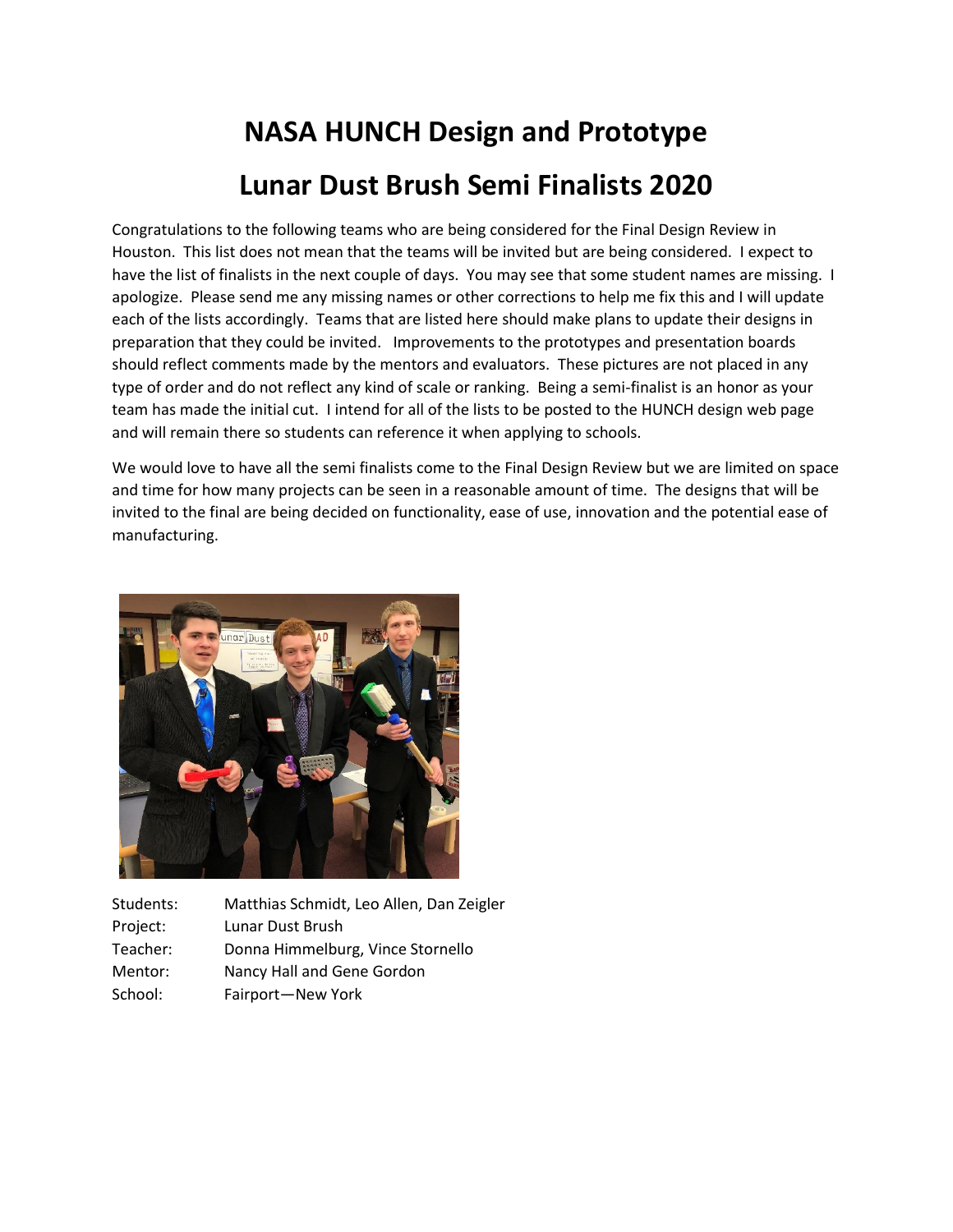

Students: Madalynne Brogan, Katherine Ebel-Hayes, Ryan Moreau, Vivienne Seested, Nicholas Sewaybrick Project: Lunar Brush Teacher: Magas Mentor: Flo Gold School: Tri-County RVTHS-- Massachusetts



| Students: | Cody Hutchison, Faith Wood       |
|-----------|----------------------------------|
| Project:  | Lunar Dust Brush                 |
| Teacher:  | Nate Olsen                       |
| Mentor:   | Alli Westover, David Schlichting |
| School:   | Warren Tech Central-Colorado     |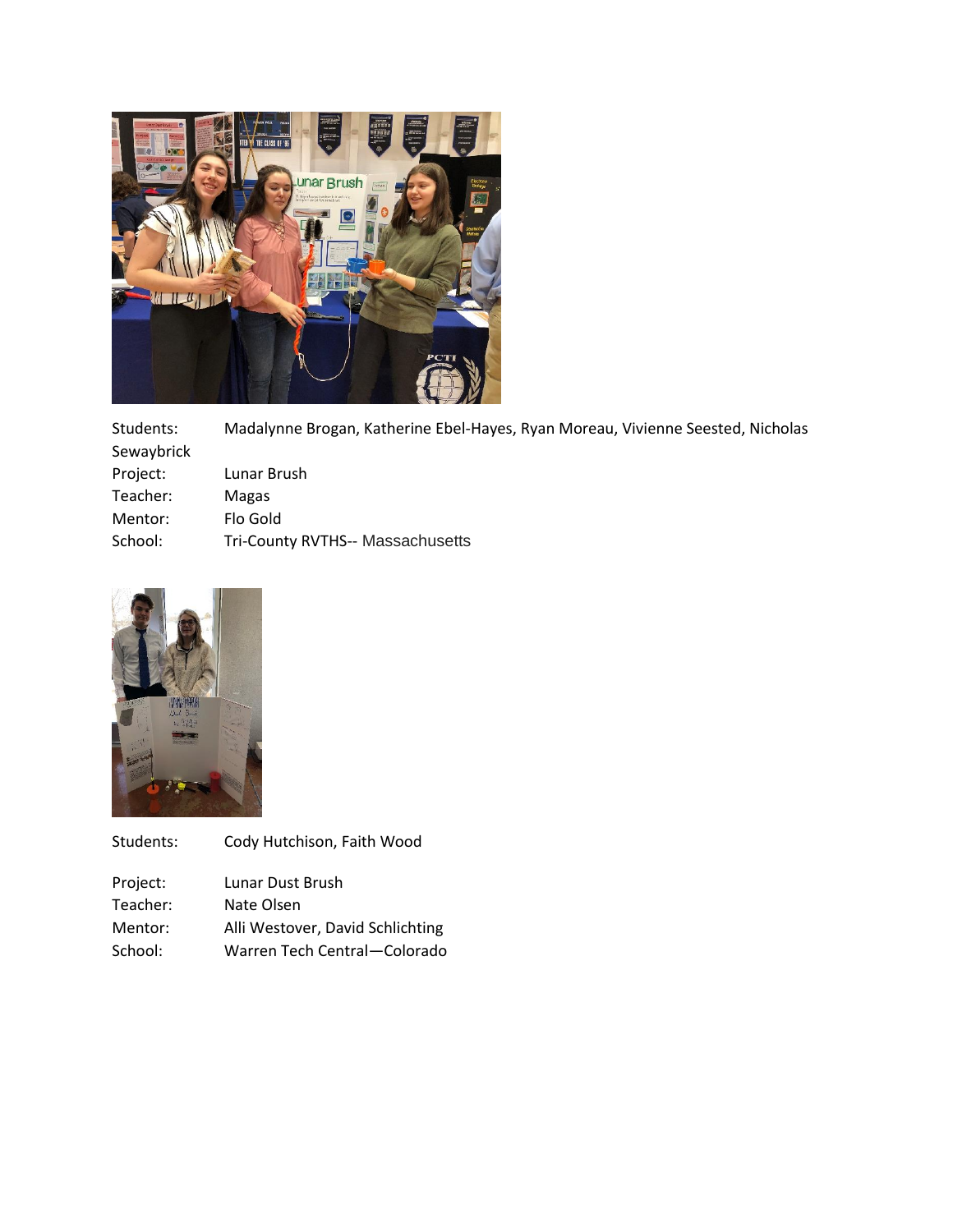

| Dylan Nguyen, Eric Mullens, Nicholas Rogers |
|---------------------------------------------|
| Lunar Dust Brush                            |
| <b>Steven Marcus</b>                        |
| Glenn Johnson                               |
| <b>Cypress Springs--Texas</b>               |
|                                             |



Students: Faith Harrison, Mckenna Radcliff, Dario Gutierrez<br>Project: Lunar Dust Brush Lunar Dust Brush Teacher: Michael Hayes<br>
Mentor: Alli Westover Alli Westover School: iSchool--Texas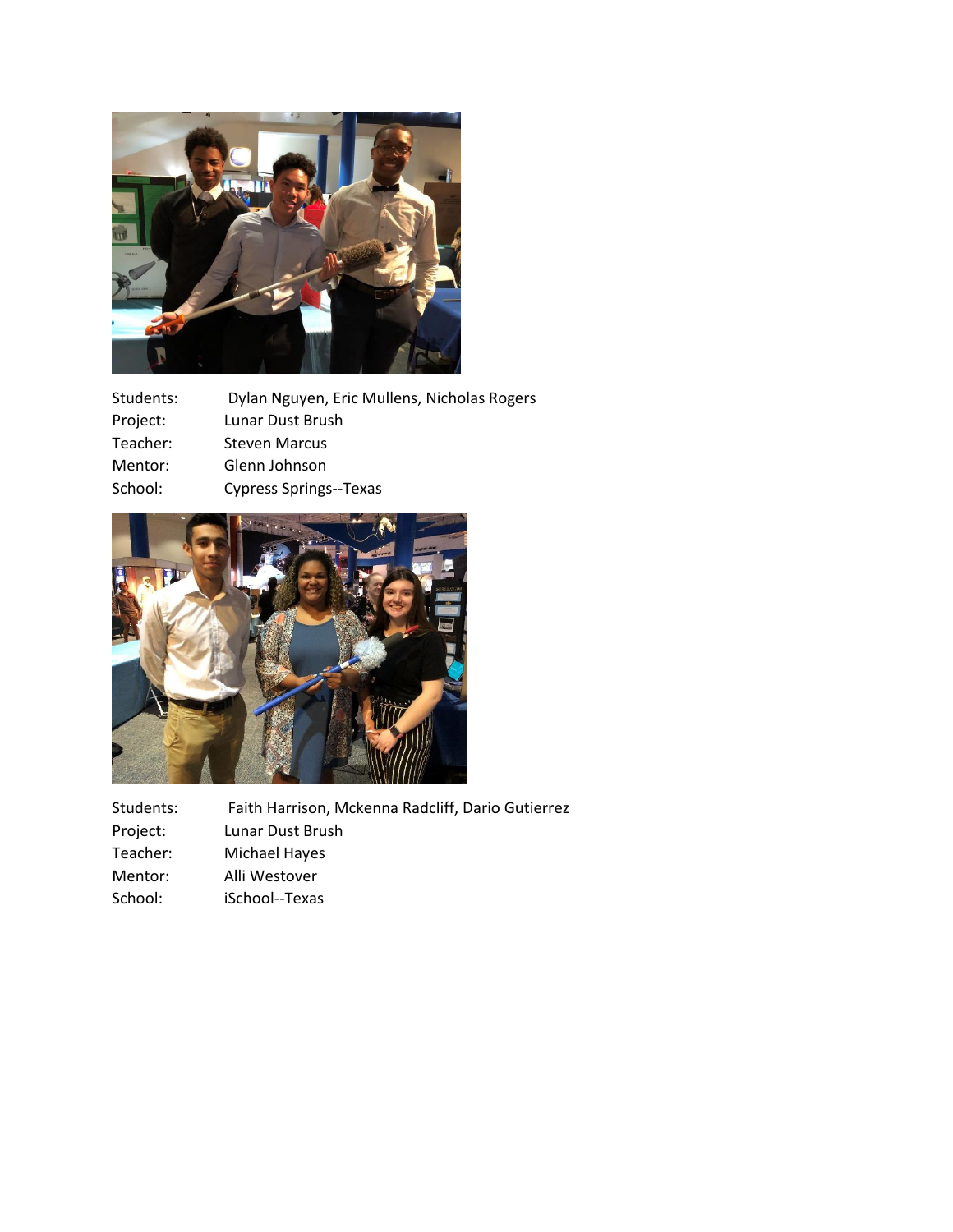

Students: Stephen Crawford, Caden Levine, Keith Santos, Diana Huff, Jordan Parsons Project: Lunar Dust Brush Teacher: Luis Reyes Mentor: Lisa Passarelli School: Space Coast --Florida



| Students: | Amari Williams, Elijah Naidar |
|-----------|-------------------------------|
| Project:  | Lunar Dust Brush              |
| Teacher:  | Rebecca Allen                 |
| Mentor:   | Lisa Passarelli               |
| School:   | Palm Bay Magnet--Florida      |
|           |                               |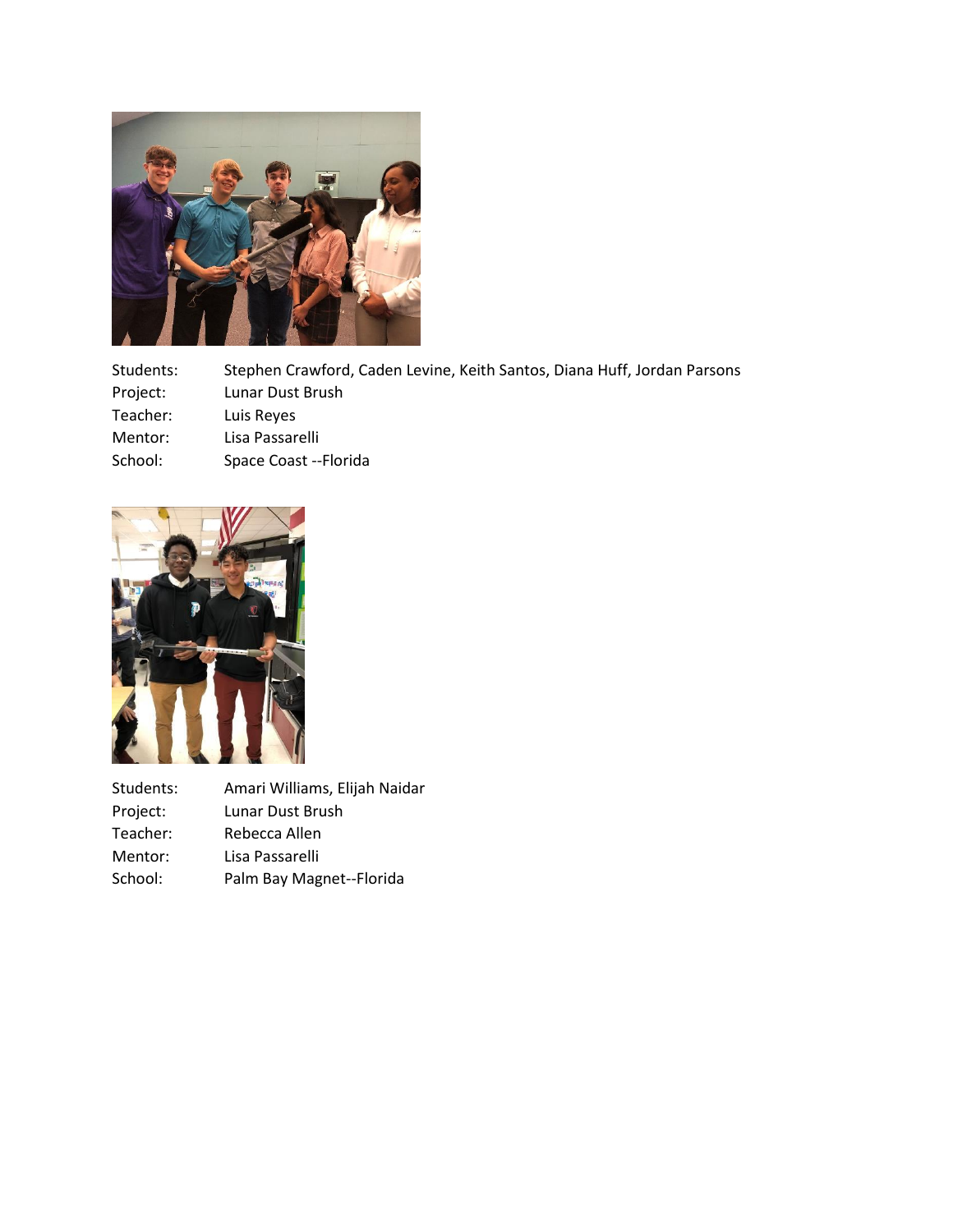

| Students: | Devin Morini, Jimmy Reese |
|-----------|---------------------------|
| Project:  | Lunar Dust Brush          |
| Teacher:  | Rebecca Allen             |
| Mentor:   | Lisa Passarelli           |
| School:   | Palm Bay Magnet--Florida  |



| Students: | Sean Meron, Chenoa Rawls, Kennedy Laci |
|-----------|----------------------------------------|
| Project:  | Lunar Dust Brush                       |
| Teacher:  | Eric Anderson                          |
| Mentor:   | Flo Gold                               |
| School:   | <b>Billings Career Center--Montana</b> |